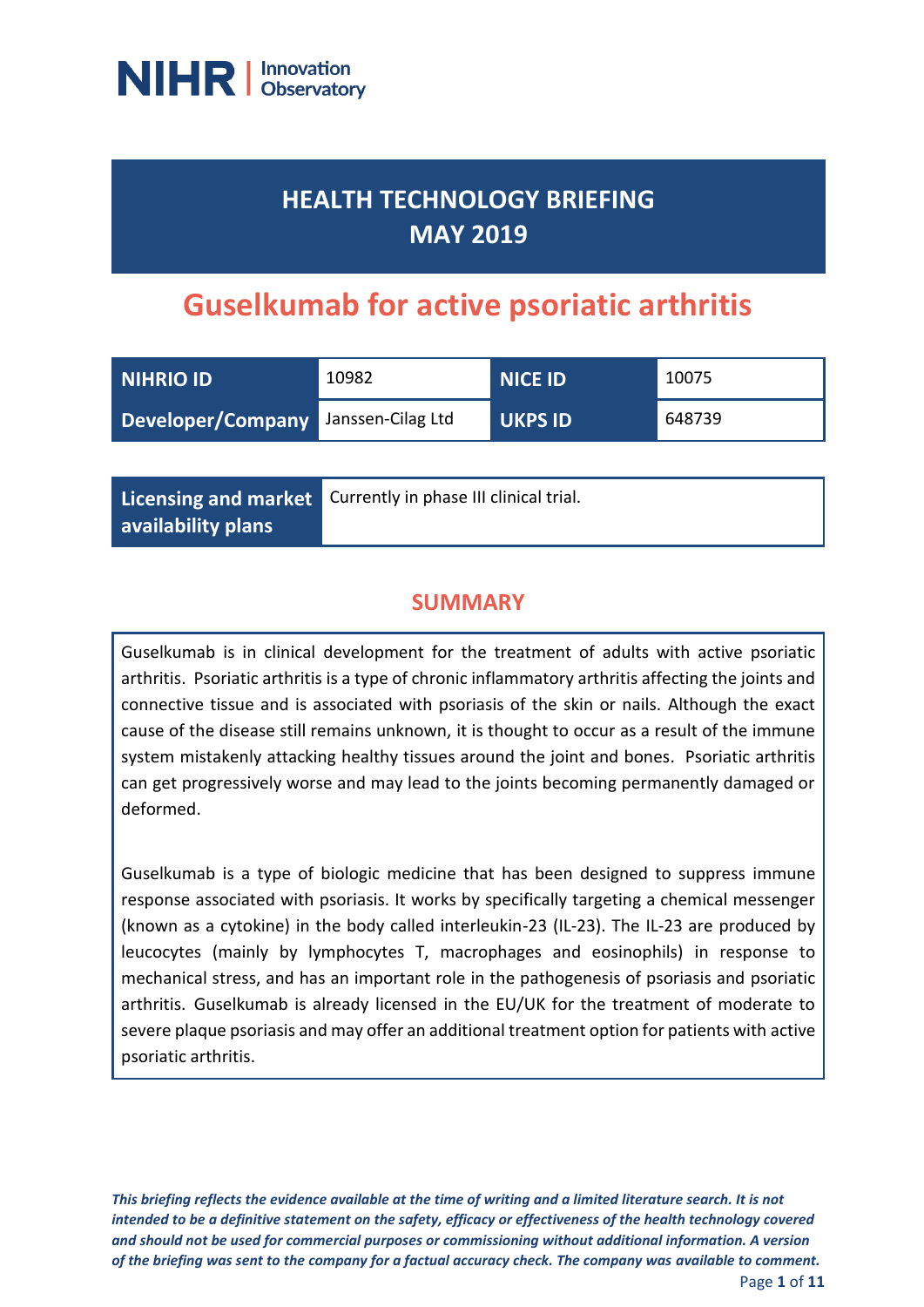### **PROPOSED INDICATION**

Patients with active psoriatic arthritis.<sup>1</sup>

### **TECHNOLOGY**

#### **DESCRIPTION**

Guselkumab (Tremfya) is a human IgG1λ monoclonal antibody (mAb) that binds selectively to the interleukin 23 (IL-23) protein with high specificity and affinity. IL-23, a regulatory cytokine, affects the differentiation, expansion, and survival of T cell subsets, (e.g., Th17 cells and Tc17 cells) and innate immune cell subsets, which represent sources of effector cytokines, including IL-17A, IL-17F and IL-22 that drive inflammatory disease. In humans, selective blockade of IL-23 was shown to normalize production of these cytokines.<sup>2</sup>

Levels of IL-23 are elevated in the skin of patients with plaque psoriasis. In in vitro models, guselkumab was shown to inhibit the bioactivity of IL-23 by blocking its interaction with cell surface IL-23 receptor, disrupting IL-23-mediated signalling, activation and cytokine cascades. Guselkumab exerts clinical effects in plaque psoriasis through blockade of the IL-23 cytokine pathway.<sup>2</sup>

Guselkumab is currently in phase III clinical development for the treatment of adults with active psoriatic arthritis. In a phase III clinical trial (NCT03158285), participants with active psoriatic arthritis who are biologically naïve were randomised in three different arms. In group 1, participants will receive subcutaneous (SC) guselkumab 100 mg once every 4 weeks for 100 weeks. In group 2, participants will receive SC guselkumab 100 mg at weeks 0 and 4 then once every 8 weeks with placebo injections between the visits to maintain the blind. In group 3, participants will receive SC placebo from 0 to week 20 and will cross over at week 24 to receive SC guselkumab 100 mg from week 24 to week 100. In all arms assessed the participants will be followed for 100 weeks.<sup>1</sup>

#### **INNOVATION AND/OR ADVANTAGES**

Psoriatic arthritis is a common comorbidity of psoriasis with an umet need for novel treatments. Drugs targeting interleukin 23 that do not affect interleukin 12 might enhance efficacy in psoriatic arthritis and psoriasis compared with interleukin 12 and 23 antagonists.<sup>3</sup> Guselkumab is an IL-23 inhibitor that selectively targets the unique p19 subunit of human IL-23 without binding IL-12, allowing the sparing of the interleukin 12–T-helper-1 axis, which is important for defence against intracellular pathogens via interferon  $\gamma$  production.<sup>4</sup>

Guselkumab, significantly improved signs and symptoms of active psoriatic arthritis and was well tolerated during 44 weeks of treatment. The results of this study support further development of guselkumab as a novel and comprehensive treatment in psoriatic arthritis.<sup>3</sup>

#### **DEVELOPMENT STATUS AND/OR REGULATORY DESIGNATIONS**

Guselkumab is licensed in the EU/UK for the treatment of moderate to severe plaque psoriasis in adults who are candidates for systemic therapy. The most commonly reported adverse event (very common) was upper respiratory infection.<sup>2</sup>

Guselkumab is currently in phase II and III clinical development for the treatment of various conditions, including palmoplantar pustulosis, psoriasis, pustular psoriasis, chronic plaque-type psoriasis, and hidradenitis suppurativa, ulcerative colitis, and Crohn's disease.5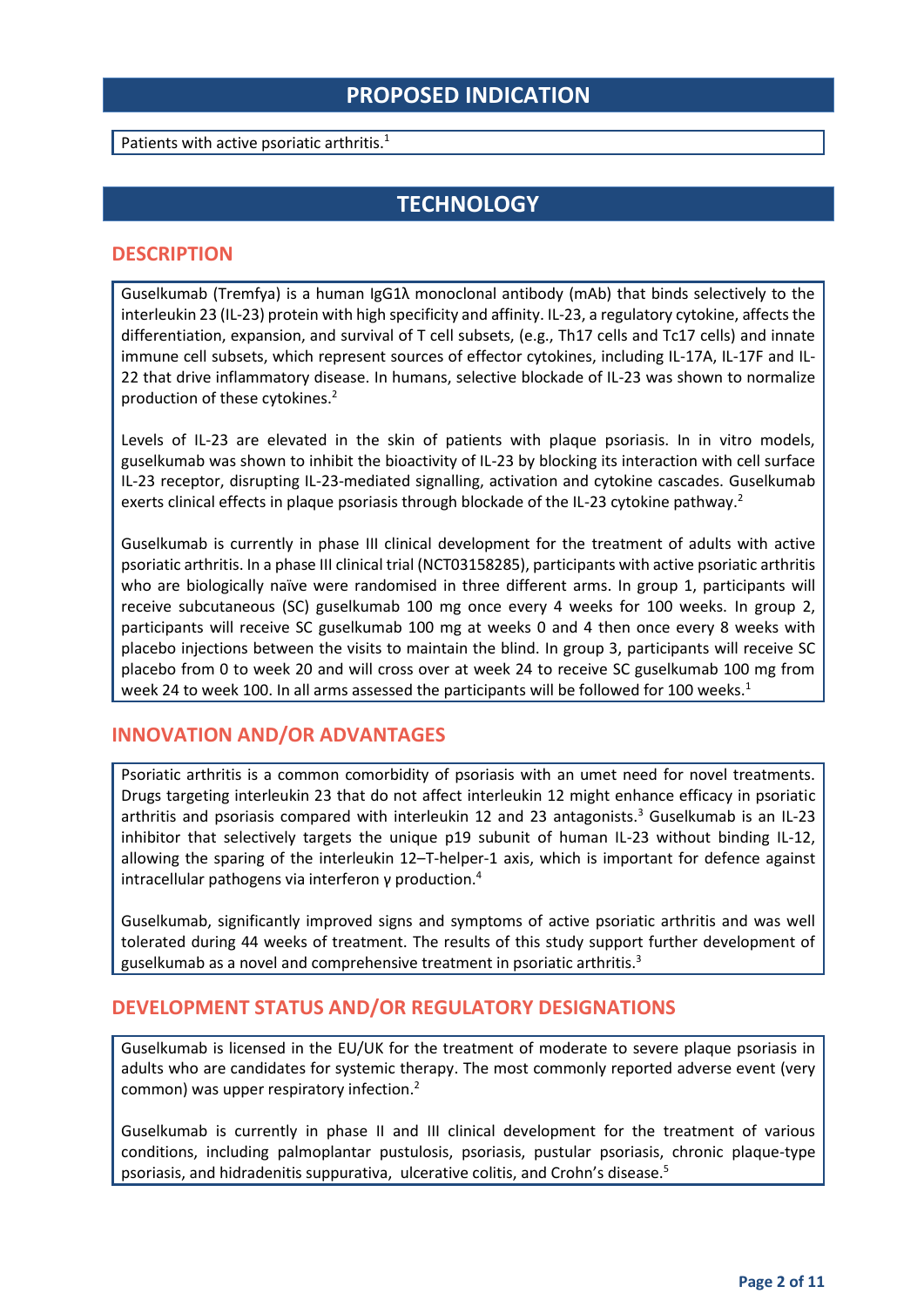### **PATIENT GROUP**

#### **DISEASE BACKGROUND**

Psoriatic arthritis (PsA) is a type of chronic, immune-mediated inflammatory arthritis that causes irreversible structural damage to the joints over time and may significantly worsen the patient's quality of life.<sup>6</sup> Although the aetiology of PsA remains still to be completely understood, multiple immune system cell types and cytokines have been implicated in PsA disease activity. The synovial fluid of joints affected by PsA shows increased levels of T-cells and cytokines such as TNF, IL-6, IL-12/IL-23, and IL-17. Together, these cytokines drive joint inflammation and other downstream biological effects, such as osteoblast and osteoclast activation, which further contributes to joint damage.<sup>7</sup>

Between 1 and 2 in every 5 people with psoriasis develop PsA. Like psoriasis, PsA is thought to occur as a result of the immune system mistakenly attacking healthy tissue. However, it is not clear why some people with psoriasis develop psoriatic arthritis and others do not.<sup>8</sup> Symptoms of PsA can include a red, scaly rash (psoriasis), swollen, stiff and painful joints, sausage-like swelling of fingers or toes (dactylitis), thickening, discolouration and pitting of the nails, pain and swelling at the back of the heel, and fatigue.<sup>9</sup>

#### **CLINICAL NEED AND BURDEN OF DISEASE**

PsA affects in the same measure men and women<sup>10</sup> and tends to affect more adults than young people.<sup>9</sup> It is estimated that around 1 in 5 people with psoriasis develop psoriatic arthritis, although this figure may be higher in people who have severe psoriasis. In around 70% of people, psoriasis precedes psoriatic arthritis. The prevalence of psoriatic arthritis in England in 2016 was estimated to be around 105,010 adults. Men and women are equally likely to develop psoriatic arthritis with the peak onset being between the ages of 30 and 50 years.<sup>11</sup>

In 2017-18 there were 3,920 admissions (of which 3,510 were day cases) for arthropathic psoriasis (ICD-10 code L40.5) in England which resulted in 4,097 finished consultant episodes (FCE) and 2,388 FCE bed days.<sup>12</sup>

The severity of psoriatic arthritis can range from mild to severe and despite improvement on conventional synthetic DMARD medication, up to 47% people will develop joint damage which is visible on radiograph by 2 years. People with psoriatic arthritis also have 60% higher risk of mortality and a 3 year decreased life expectancy compared to the general population.<sup>13</sup>

### **PATIENT TREATMENT PATHWAY**

#### **TREATMENT PATHWAY**

The main aims of treatment will be to relieve the symptoms, slow the progression of disease and improve the quality of life. The main medications used to treat PsA include non-steroidal antiinflammatory drugs (NSAIDs), corticosteroids, disease-modifying anti-rheumatic drugs (DMARDs), and biological therapies.<sup>8</sup>

The healthcare management of symptoms related to the disease can be delivered by a multidisciplinary team formed by the general practitioner (GP), rheumatologist, specialist nurse, dermatologist, physiotherapist, occupational therapist, and psychologist.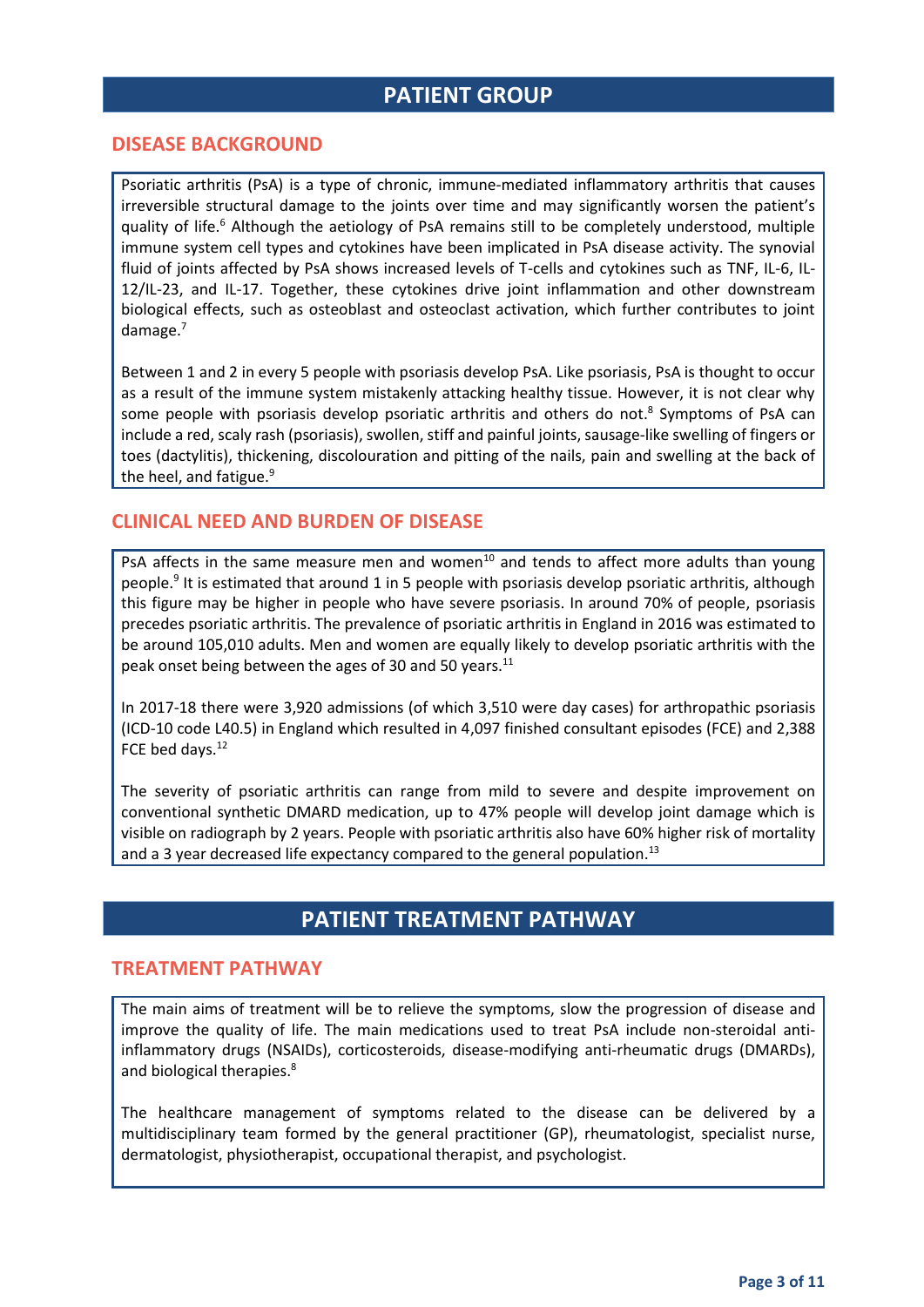Moreover, change of habits such as having a balance between rest and regular physical activity, losing weight, not smoking and only drinking a moderate amount of alcohol may help to ease the symptoms.<sup>8</sup>

### **CURRENT TREATMENT OPTIONS**

There are several therapeutic treatment approaches according to different steps of disease and include:<sup>8</sup>

- Nonsteroidal anti-inflammatory drug (NSAIDs) may be used to help relieve pain and reduce inflammation. There are two types of NSAIDs, the traditional NSAIDs, such as ibuprofen and naproxen or diclofenac, and the COX-2 inhibitors (also called coxibs), such as celecoxib or etoricoxib.
- Like NSAIDs, corticosteroids can help reduce pain and swelling.
- DMARDs are medications that work by tackling the underlying causes of the inflammation in your joints. Leflunomide is often the first drug given for psoriatic arthritis, although sulfasalazine or methotrexate may be considered as alternatives.
- Biological treatment may be offered for patients who have not responded to at least two different types of DMARD or are not able to be treated with at least two different types of DMARD. Some of the biological medicines that may be offered include: adalimumab, apremilast, certolizumab, etanercept, golimumab, infliximab, secukinumab, ustekinumab, ixekizumab, and tofacitinib.

### **PLACE OF TECHNOLOGY**

If licensed, guselkumab will offer an additional treatment option for patients with active psoriatic arthritis.

| <b>Trial</b>        | NCT03158285, EudraCT 2016-001224-63; 18 years and older; guselkumab vs                                                                                                                                                                                                                                                                                                                                                                                                                                                                                                                                                                                                                                                                                                                                                                                                                                                                            |
|---------------------|---------------------------------------------------------------------------------------------------------------------------------------------------------------------------------------------------------------------------------------------------------------------------------------------------------------------------------------------------------------------------------------------------------------------------------------------------------------------------------------------------------------------------------------------------------------------------------------------------------------------------------------------------------------------------------------------------------------------------------------------------------------------------------------------------------------------------------------------------------------------------------------------------------------------------------------------------|
|                     | guselkumab and placebo; phase III                                                                                                                                                                                                                                                                                                                                                                                                                                                                                                                                                                                                                                                                                                                                                                                                                                                                                                                 |
| <b>Sponsor</b>      | Janssen Research & Development, LLC                                                                                                                                                                                                                                                                                                                                                                                                                                                                                                                                                                                                                                                                                                                                                                                                                                                                                                               |
| <b>Status</b>       | Ongoing                                                                                                                                                                                                                                                                                                                                                                                                                                                                                                                                                                                                                                                                                                                                                                                                                                                                                                                                           |
| Source of           | Trial registry <sup>1,14</sup>                                                                                                                                                                                                                                                                                                                                                                                                                                                                                                                                                                                                                                                                                                                                                                                                                                                                                                                    |
| <b>Information</b>  |                                                                                                                                                                                                                                                                                                                                                                                                                                                                                                                                                                                                                                                                                                                                                                                                                                                                                                                                                   |
| Location            | EU countries (not including the UK), US and other countries                                                                                                                                                                                                                                                                                                                                                                                                                                                                                                                                                                                                                                                                                                                                                                                                                                                                                       |
| <b>Design</b>       | Randomised, placebo-controlled, double-blind study                                                                                                                                                                                                                                                                                                                                                                                                                                                                                                                                                                                                                                                                                                                                                                                                                                                                                                |
| <b>Participants</b> | N=738 (enrolled); $\geq$ 18 years older; diagnosed with PsA for at least 6 months<br>before the first administration of study agent and meet Classification criteria for<br>Psoriatic Arthritis (CASPAR) at screening; have active PsA in at least 5 joints<br>swollen and tender at screening and at baseline, and serum C-Reactive Protein<br>(CRP) greater than or equal to 0.6 milligrams per deciliter (mg/dL); have at least<br>1 of the PsA subsets: distal interphalangeal joint involvement, polyarticular<br>arthritis with absence of rheumatoid nodules, arthritis mutilates, asymmetric<br>peripheral arthritis, or spondylitis with peripheral arthritis; have active plaque<br>psoriasis, with at least one psoriatic plaque of >= 2 centimetre (cm) diameter or<br>nail changes consistent with psoriasis or documented history of plaque psoriasis;<br>Have active PsA despite previous DMARD, apremilast, and/or NSAID therapy. |
| <b>Schedule</b>     | Participants were randomised to one of the treatment arms:<br>Subcutaneous (SC) guselkumab 100 mg once every 4 weeks from week 0<br>1.<br>through week 100.                                                                                                                                                                                                                                                                                                                                                                                                                                                                                                                                                                                                                                                                                                                                                                                       |

## **CLINICAL TRIAL INFORMATION**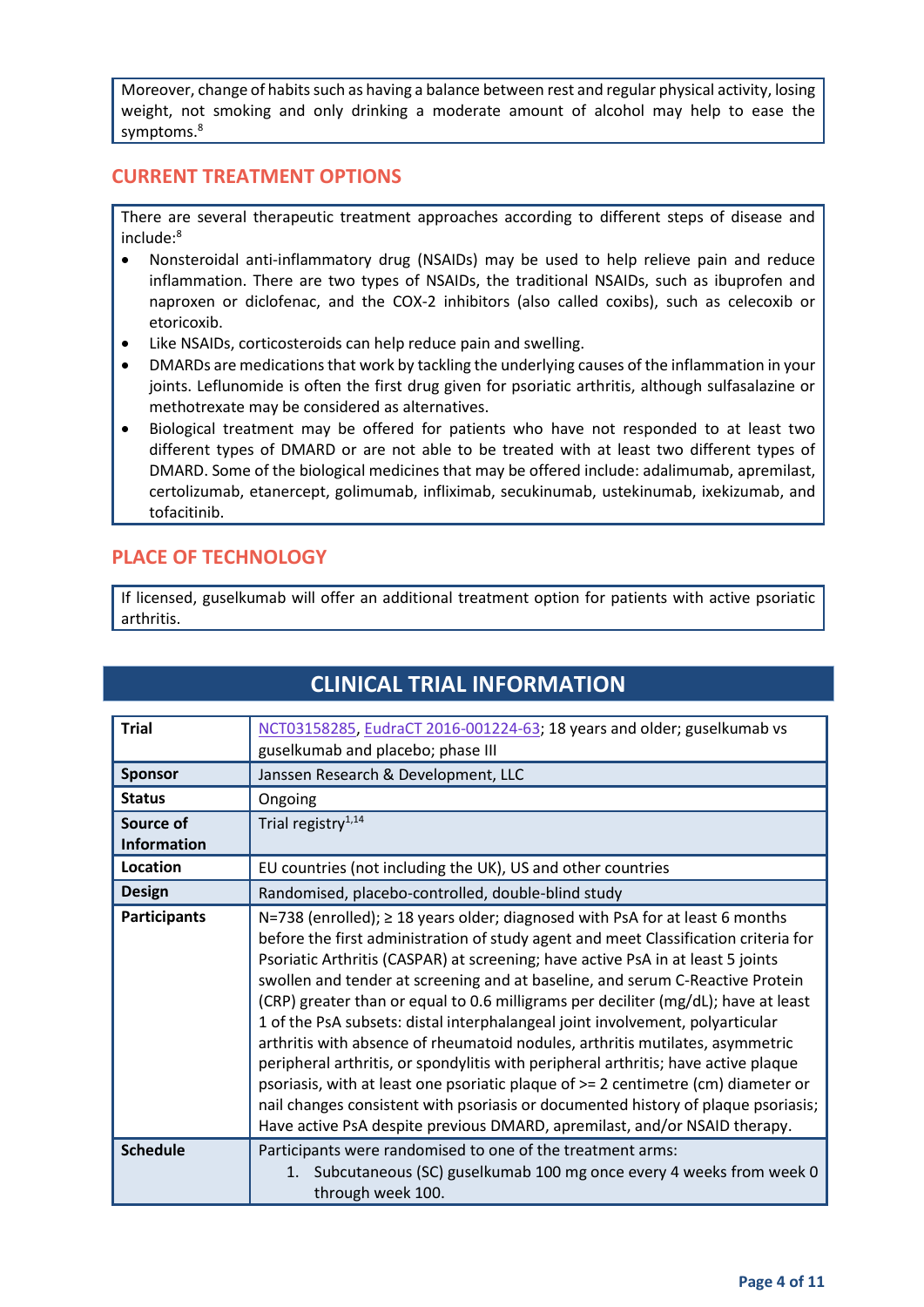| Follow-up                         | 2. SC guselkumab 100 mg at weeks 0 and 4 then every 8 weeks and placebo<br>injections at other visits to maintain the blind.<br>3. SC placebo once every 4 weeks from week 0 to week 20 and will cross<br>over at week 24 to receive SC guselkumab 100 mg once every 4 weeks<br>from week 24 to week 100.<br>The study consist of a screening phase (up to 6 weeks), a blinded treatment<br>phase (approximately 100 weeks) including a placebo controlled period from<br>week 0 to week 24 and an active treatment period from week 24 to week 100<br>and a safety follow-up phase of 12 weeks after the last administration of study<br>agent.                                                                                                                                                                                                                                                                                                                                                                                                                                                                                                                                                                                                                                                                                                                                                                          |
|-----------------------------------|---------------------------------------------------------------------------------------------------------------------------------------------------------------------------------------------------------------------------------------------------------------------------------------------------------------------------------------------------------------------------------------------------------------------------------------------------------------------------------------------------------------------------------------------------------------------------------------------------------------------------------------------------------------------------------------------------------------------------------------------------------------------------------------------------------------------------------------------------------------------------------------------------------------------------------------------------------------------------------------------------------------------------------------------------------------------------------------------------------------------------------------------------------------------------------------------------------------------------------------------------------------------------------------------------------------------------------------------------------------------------------------------------------------------------|
| Primary                           | Percentage of participants who achieve an American College of Rheumatology                                                                                                                                                                                                                                                                                                                                                                                                                                                                                                                                                                                                                                                                                                                                                                                                                                                                                                                                                                                                                                                                                                                                                                                                                                                                                                                                                |
| <b>Outcomes</b><br>Secondary      | (ACR) 20 response at week 24.<br>Time frame at week 16:                                                                                                                                                                                                                                                                                                                                                                                                                                                                                                                                                                                                                                                                                                                                                                                                                                                                                                                                                                                                                                                                                                                                                                                                                                                                                                                                                                   |
| <b>Outcomes</b>                   | Percentage of participants who achieve an ACR 20 response.<br>Percentage of participants who achieve an ACR 50 response.<br>٠<br>Time frame at week 24:<br>Percentage of participants who achieve an ACR 50 response.<br>$\bullet$<br>Percentage of participants with a psoriasis response of investigator's global<br>$\bullet$<br>assessment (IGA) among the participants with $\geq$ 3% body surface area (BSA)<br>psoriatic involvement and an IGA score of $\geq 2$ (mild) at baseline.<br>Percentage of participants with resolution of enthesitis among the<br>$\bullet$<br>participants with enthesitis at baseline.<br>Percentage of participants with resolution of dactylitis among the<br>٠<br>participants with dactylitis at baseline.<br>Percentage of participants who achieve an ACR 70 response.<br>Time frame: baseline and week 24:<br>Change from baseline in health assessment questionnaire-disability index<br>(HAQ-DI) score<br>Change from baseline in modified van der Heijde-Sharp (vdH-S) score<br>Change from baseline in enthesitis score (based on Leeds enthesitis index<br>[LEI]) among the participants with enthesitis at baseline<br>Change from baseline in dactylitis score.<br>Change from baseline in disease activity score 28 (DAS28) C-reactive protein<br>$(CRP)$ .<br>Change from baseline in 36-item short form health survey (SF-36) physical<br>component summary (PCS). |
| <b>Key Results</b>                | Change from baseline in SF-36 mental component summary (MCS).                                                                                                                                                                                                                                                                                                                                                                                                                                                                                                                                                                                                                                                                                                                                                                                                                                                                                                                                                                                                                                                                                                                                                                                                                                                                                                                                                             |
| <b>Adverse effects</b><br>(AEs)   | $\overline{\phantom{m}}$                                                                                                                                                                                                                                                                                                                                                                                                                                                                                                                                                                                                                                                                                                                                                                                                                                                                                                                                                                                                                                                                                                                                                                                                                                                                                                                                                                                                  |
| <b>Expected</b><br>reporting date | Estimated primary completion date February 2019.                                                                                                                                                                                                                                                                                                                                                                                                                                                                                                                                                                                                                                                                                                                                                                                                                                                                                                                                                                                                                                                                                                                                                                                                                                                                                                                                                                          |

| <b>Trial</b>   | NCT03162796, EudraCT 2016-001163-37; 18 years and older; guselkumab vs<br>placebo; phase III |
|----------------|----------------------------------------------------------------------------------------------|
| <b>Sponsor</b> | Janssen Research & Development, LLC                                                          |
| <b>Status</b>  | Ongoing                                                                                      |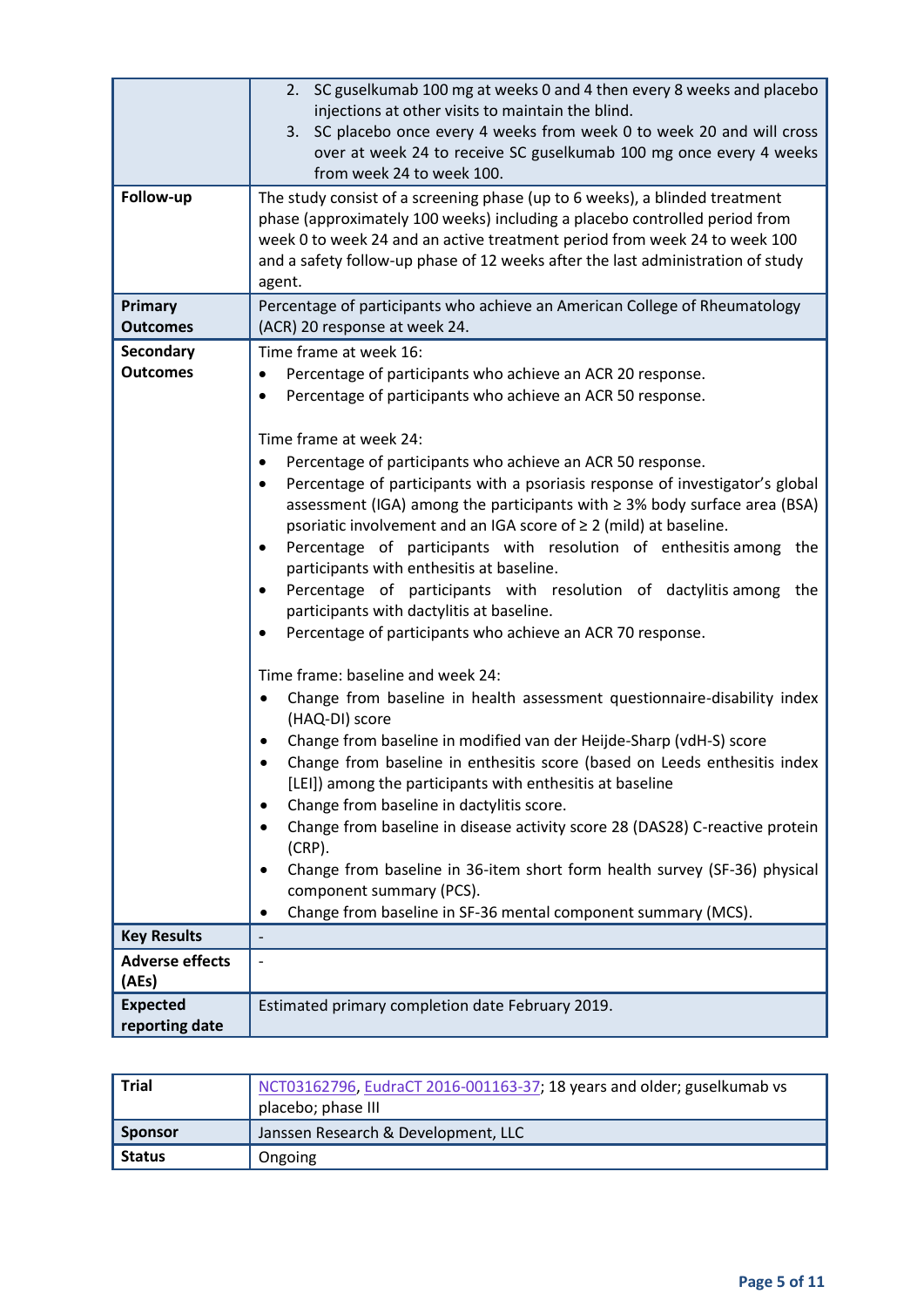| Source of                      | Trial registry <sup>15,16</sup>                                                                                                                                                                                                                                                                                                                                                                                                                                                                                                                                                                                                                                                                                                                                                                                                                                                                                                                                                          |
|--------------------------------|------------------------------------------------------------------------------------------------------------------------------------------------------------------------------------------------------------------------------------------------------------------------------------------------------------------------------------------------------------------------------------------------------------------------------------------------------------------------------------------------------------------------------------------------------------------------------------------------------------------------------------------------------------------------------------------------------------------------------------------------------------------------------------------------------------------------------------------------------------------------------------------------------------------------------------------------------------------------------------------|
| <b>Information</b><br>Location |                                                                                                                                                                                                                                                                                                                                                                                                                                                                                                                                                                                                                                                                                                                                                                                                                                                                                                                                                                                          |
|                                | EU countries (not including the UK), US and other countries                                                                                                                                                                                                                                                                                                                                                                                                                                                                                                                                                                                                                                                                                                                                                                                                                                                                                                                              |
| <b>Design</b>                  | Randomised, placebo-controlled, double-blind study                                                                                                                                                                                                                                                                                                                                                                                                                                                                                                                                                                                                                                                                                                                                                                                                                                                                                                                                       |
| <b>Participants</b>            | N=383 (enrolled); $\geq$ 18 years older; diagnosed with PsA for at least 6 months<br>before the first administration of study agent and meet Classification criteria for<br>Psoriatic Arthritis (CASPAR) at screening; have active PsA in at least 3 joints<br>swollen and tender at screening and at baseline, and serum C-Reactive Protein<br>(CRP) greater than or equal to 0.3 milligrams per deciliter (mg/dL); have at least 1<br>of the PsA subsets: distal interphalangeal joint involvement, polyarticular arthritis<br>with absence of rheumatoid nodules, arthritis mutilates, asymmetric peripheral<br>arthritis, or spondylitis with peripheral arthritis; have active PsA despite previous<br>DMARD, apremilast, and/or NSAID therapy; participants may have been<br>previously treated with up to 2 anti-TNF (tumor necrosis factor) alpha agents<br>(approximately 30 percent [%] of the overall study population), and must<br>document the reason for discontinuation. |
| <b>Schedule</b>                | Participants were randomised to one of the treatment arms:<br>4. Subcutaneous (SC) guselkumab 100 mg once every 4 weeks from week 0<br>through week 48.<br>5. SC guselkumab 100 mg at weeks 0 and 4, then every 8 weeks (Weeks 12,<br>20, 28, 36, and 44) and placebo injections at other visits (Weeks 8, 16, 24,<br>32, 40, 48) to maintain the blind.<br>1. SC placebo once every 4 weeks from week 0 to week 20 and will cross<br>over at week 24 to receive SC guselkumab 100 mg once every 4 weeks<br>from week 24 to week 48.                                                                                                                                                                                                                                                                                                                                                                                                                                                     |
| Follow-up                      | The study will consists of 4 phases: a screening phase of up to 6 weeks, a blinded<br>treatment phase of approximately 1 year (that is, 52 weeks), including a placebo<br>controlled period from week 0 to week 24 and double-blind active treatment<br>period from week 24 to week 52, and a safety follow-up phase of 8 weeks after<br>week 52 (week 52 to 60) and will be 12 weeks from the last administration of<br>study agent (at week 48) to the final safety follow-up visit.                                                                                                                                                                                                                                                                                                                                                                                                                                                                                                   |
|                                |                                                                                                                                                                                                                                                                                                                                                                                                                                                                                                                                                                                                                                                                                                                                                                                                                                                                                                                                                                                          |
| Primary<br><b>Outcomes</b>     | Percentage of participants who achieve an American College of Rheumatology<br>(ACR) 20 response at week 24.                                                                                                                                                                                                                                                                                                                                                                                                                                                                                                                                                                                                                                                                                                                                                                                                                                                                              |
| <b>Secondary</b>               | Time frame at week 16:                                                                                                                                                                                                                                                                                                                                                                                                                                                                                                                                                                                                                                                                                                                                                                                                                                                                                                                                                                   |
| <b>Outcomes</b>                | Percentage of participants who achieve an ACR 20 response.<br>Percentage of participants who achieve an ACR 50 response.<br>Time frame at week 24:<br>Percentage of participants who achieve an ACR 50 response.<br>Percentage of participants with a psoriasis response of investigator's global<br>assessment (IGA) among the participants with $\geq$ 3% body surface area (BSA)<br>psoriatic involvement and an IGA score of $\geq 2$ (mild) at baseline.<br>Percentage of participants with resolution of enthesitis among the<br>٠<br>participants with enthesitis at baseline.<br>Percentage of participants with resolution of dactylitis among<br>the<br>participants with dactylitis at baseline.                                                                                                                                                                                                                                                                              |
|                                | Percentage of participants who achieve an ACR 70 response.<br>Time frame: baseline and week 24:<br>Change from baseline in health assessment questionnaire-disability index<br>(HAQ-DI) score                                                                                                                                                                                                                                                                                                                                                                                                                                                                                                                                                                                                                                                                                                                                                                                            |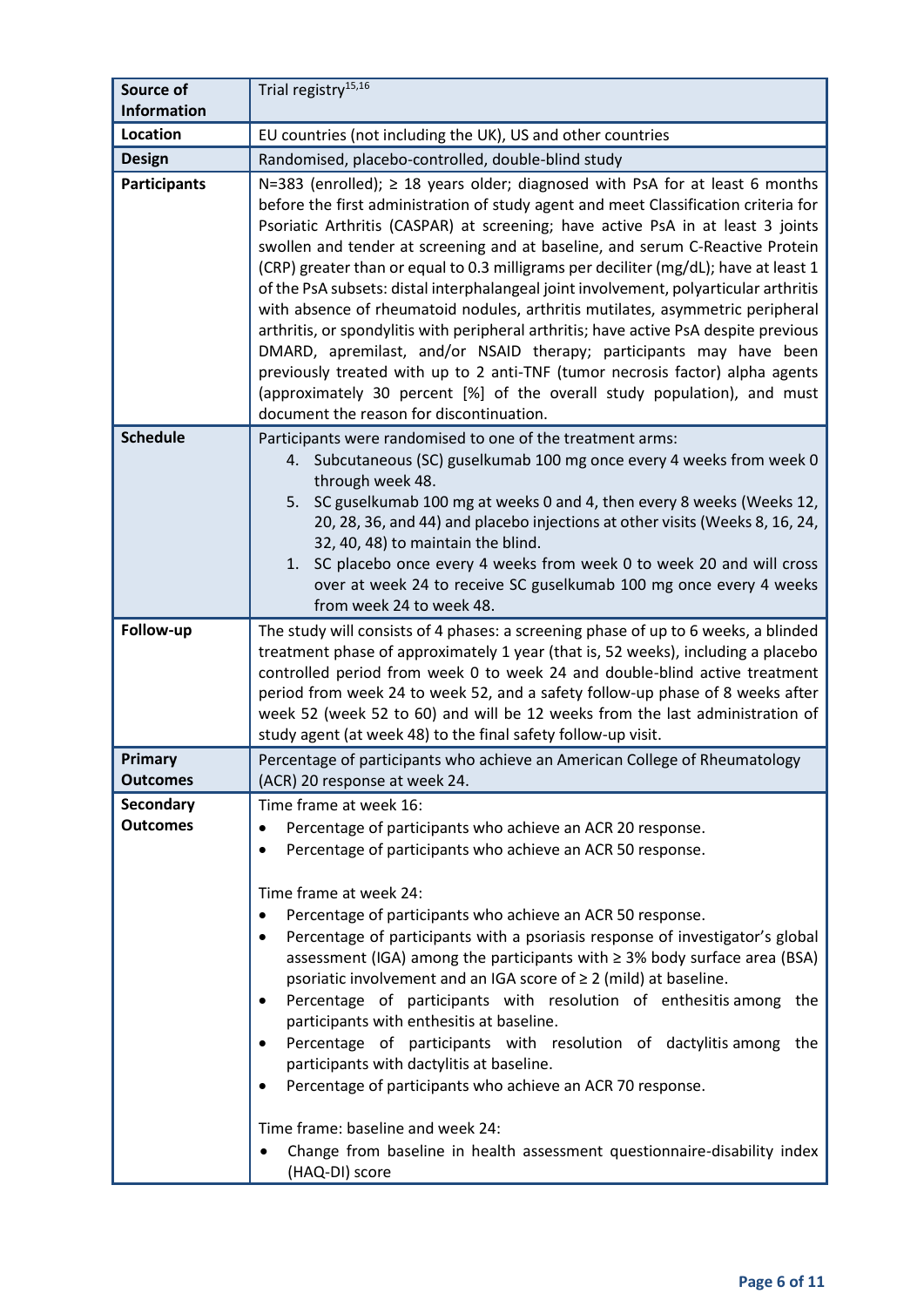|                                   | Change from baseline in enthesitis score (based on Leeds enthesitis index<br>[LEI]) among the participants with enthesitis at baseline<br>Change from baseline in dactylitis score.<br>Change from baseline in disease activity score 28 (DAS28) C-reactive protein<br>$(CRP)$ .<br>Change from baseline in 36-item short form health survey (SF-36) physical<br>component summary (PCS). |
|-----------------------------------|-------------------------------------------------------------------------------------------------------------------------------------------------------------------------------------------------------------------------------------------------------------------------------------------------------------------------------------------------------------------------------------------|
| <b>Key Results</b>                | Change from baseline in SF-36 mental component summary (MCS).                                                                                                                                                                                                                                                                                                                             |
| <b>Adverse effects</b><br>(AEs)   |                                                                                                                                                                                                                                                                                                                                                                                           |
| <b>Expected</b><br>reporting date | Estimated primary completion date March 2019.                                                                                                                                                                                                                                                                                                                                             |

| <b>Trial</b>                        | NCT02319759, EudraCT 2014-003697-17; 18 years and older; guselkumab vs                                                                                                                                                                                                                                                                                                                                                                                                                                                                                                                                                                                                                                                                                                                                                                                                                    |
|-------------------------------------|-------------------------------------------------------------------------------------------------------------------------------------------------------------------------------------------------------------------------------------------------------------------------------------------------------------------------------------------------------------------------------------------------------------------------------------------------------------------------------------------------------------------------------------------------------------------------------------------------------------------------------------------------------------------------------------------------------------------------------------------------------------------------------------------------------------------------------------------------------------------------------------------|
|                                     | placebo; phase II                                                                                                                                                                                                                                                                                                                                                                                                                                                                                                                                                                                                                                                                                                                                                                                                                                                                         |
| <b>Sponsor</b>                      | Janssen Research & Development, LLC                                                                                                                                                                                                                                                                                                                                                                                                                                                                                                                                                                                                                                                                                                                                                                                                                                                       |
| <b>Status</b>                       | Ongoing                                                                                                                                                                                                                                                                                                                                                                                                                                                                                                                                                                                                                                                                                                                                                                                                                                                                                   |
| Source of<br><b>Information</b>     | Trial registry <sup>3,17</sup>                                                                                                                                                                                                                                                                                                                                                                                                                                                                                                                                                                                                                                                                                                                                                                                                                                                            |
| <b>Location</b>                     | EU countries (not including the UK), US and other countries                                                                                                                                                                                                                                                                                                                                                                                                                                                                                                                                                                                                                                                                                                                                                                                                                               |
| Design                              | Randomised, placebo-controlled, double-blind study                                                                                                                                                                                                                                                                                                                                                                                                                                                                                                                                                                                                                                                                                                                                                                                                                                        |
| <b>Participants</b>                 | N=149 (enrolled); ≥ 18 years older; diagnosed with PsA for at least 6 months<br>before the first administration of study agent and meet Classification criteria for<br>Psoriatic Arthritis (CASPAR) at screening; have active PsA in at least 3 joints<br>swollen and tender at screening and at baseline, and serum C-Reactive Protein<br>(CRP) greater than or equal to 0.3 milligrams per deciliter (mg/dL); have at least 1<br>of the PsA subsets: distal interphalangeal joint involvement, polyarticular arthritis<br>with absence of rheumatoid nodules, arthritis mutilates, asymmetric peripheral<br>arthritis, or spondylitis with peripheral arthritis; have plaque psoriasis with body<br>surface area (BSA) involvement greater than or equal to (>=) 3% at Screening and<br>baseline; Have active PsA despite previous DMARD, oral corticosteroid, and/or<br>NSAID therapy. |
| <b>Schedule</b>                     | Participants were randomised to one of the treatment arms:<br>2. Subcutaneous (SC) guselkumab 100 mg at weeks 0, 4, 12, 20, 28, 36, and<br>44, and placebo for guselkumab at week 24 to maintain the blind.<br>3. SC placebo at weeks 0, 4, 12, and 20, and SC guselkumab 100 mg at weeks<br>24, 28, 36, and 44, and placebo subcutaneous injection will be<br>administered at week 24 to maintain the blind.<br>4. In both placebo and guselkumab groups, if the participants qualify for<br>early escape, they will switch to receive ustekinumab 45 mg or 90 mg<br>subcutaneous injection at weeks 16, 20, 32, and 44.                                                                                                                                                                                                                                                                 |
| Follow-up                           | The maximal study duration for a participant will not exceed 62 weeks including<br>the screening period.                                                                                                                                                                                                                                                                                                                                                                                                                                                                                                                                                                                                                                                                                                                                                                                  |
| Primary<br>Outcomes                 | Percentage of participants who achieve an American College of Rheumatology<br>(ACR) 20 response at week 24.                                                                                                                                                                                                                                                                                                                                                                                                                                                                                                                                                                                                                                                                                                                                                                               |
| <b>Secondary</b><br><b>Outcomes</b> | Time frame at week 16:<br>Percentage of participants who achieve an ACR 20 response.<br>Time frame at week 24:                                                                                                                                                                                                                                                                                                                                                                                                                                                                                                                                                                                                                                                                                                                                                                            |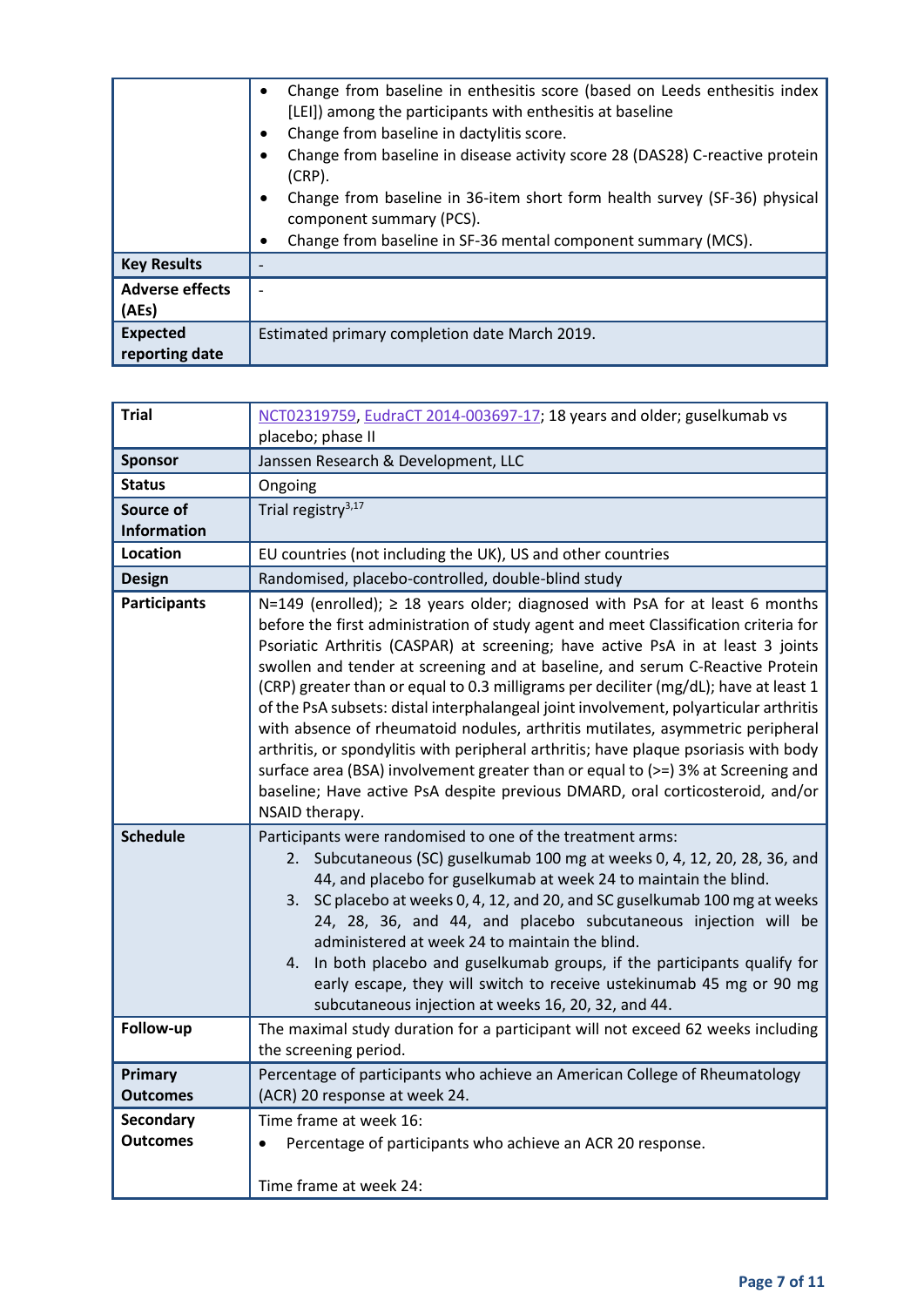|                                   | Percentage of participants who achieve an ACR 50 response.<br>Percentage of participants who achieve a Psoriatic Area and Severity Index<br>(PASI) 75 response.<br>Time frame: baseline and week 24:<br>Change from baseline in the Disability Index of the Health Assessment<br>Questionnaire (HAQ-DI) Score<br>Percent improvement in enthesitis score (based on Leeds enthesitis index<br>[LEI]) among the participants with enthesitis at baseline<br>Percent improvement in dactylitis score at week 24 among participants with<br>dactylitis at baseline.                                                                                                                                                                                                                                                                                           |
|-----------------------------------|-----------------------------------------------------------------------------------------------------------------------------------------------------------------------------------------------------------------------------------------------------------------------------------------------------------------------------------------------------------------------------------------------------------------------------------------------------------------------------------------------------------------------------------------------------------------------------------------------------------------------------------------------------------------------------------------------------------------------------------------------------------------------------------------------------------------------------------------------------------|
| <b>Key Results</b>                | Between March 27, 2015, and Jan 17, 2017, we randomly assigned 149 patients<br>to treatment: 100 to guselkumab and 49 to placebo. 17 (35%) of 49 patients in<br>the placebo group and ten (10%) of 100 patients in the guselkumab group were<br>eligible for early escape to ustekinumab at week 16. 29 (59%) of 49 patients in the<br>placebo group crossed over and received guselkumab at week 24. Three (6%) of<br>49 patients in the placebo group, one (3%) of 29 patients who crossed over from<br>placebo to guselkumab, and six (6%) of 100 patients in the guselkumab group<br>discontinued study treatment before week 44. 58 (58%) of 100 patients in the<br>guselkumab group and nine (18%) of 49 patients in the placebo group achieved<br>an ACR20 response at week 24 (percentage difference 39.7% [95% CI 25.3-54.1];<br>$p < 0.0001$ ). |
| <b>Adverse effects</b><br>(AEs)   | Between week 0 and week 24, 36 (36%) of 100 guselkumab-treated patients and<br>16 (33%) of 49 placebo-treated patients had at least one adverse event. The most<br>frequent adverse event was infection in both groups (16 [16%] of 100 patients in<br>the guselkumab group vs ten [20%] of 49 patients in the placebo group). The<br>prevalence of adverse events between week 0 and week 56 in guselkumab-<br>treated patients (51 [40%] of 129) indicated no disproportional increase with<br>longer guselkumab exposure. No deaths occurred.                                                                                                                                                                                                                                                                                                          |
| <b>Expected</b><br>reporting date | Study completion date January 2017.                                                                                                                                                                                                                                                                                                                                                                                                                                                                                                                                                                                                                                                                                                                                                                                                                       |

### **ESTIMATED COST**

Guselkumab is already marketed in the UK for the treatment of moderate-to-severe plaque psoriasis; a pre-filled disposable injection 100 mg per 1 mL, pen or syringe cost £2,250.00.<sup>18</sup>

## **RELEVANT GUIDANCE**

### **NICE GUIDANCE**

- NICE technology appraisal guidance in development. Psoriatic arthritis (moderate to severe) leflunomide (ID391). Expected publication: TBC.
- NICE technology appraisal guidance. Tofacitinib for treating active psoriatic arthritis after inadequate response to DMARDs (TA543). October 2018.
- NICE technology appraisal guidance. Ixekizumab for treating active psoriatic arthritis after inadequate response to DMARDs (TA537). August 2018.
- NICE technology appraisal guidance. Certolizumab pegol and secukinumab for treating active psoriatic arthritis after inadequate response to DMARDs (TA445). May 2017.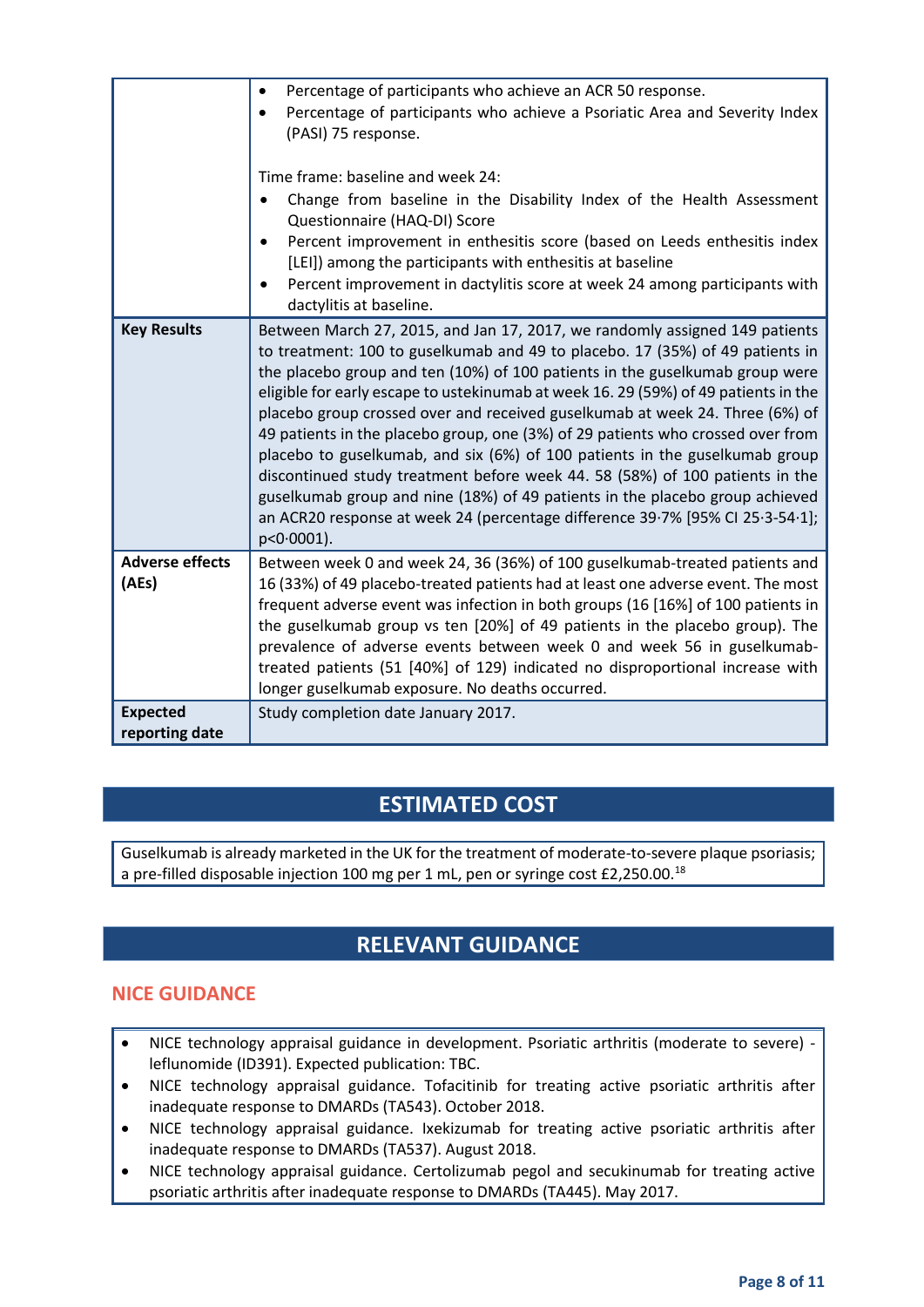- NICE technology appraisal guidance. Ustekinumab for treating active psoriatic arthritis (TA340). March 2017.
- NICE technology appraisal guidance. Apremilast for treating active psoriatic arthritis (TA433). February 2017.
- NICE technology appraisal guidance. Golimumab for the treatment of psoriatic arthritis (TA220). April 2011.
- NICE technology appraisal guidance. Etanercept, infliximab and adalimumab for the treatment of psoriatic arthritis (TA199). August 2010.

### **NHS ENGLAND (POLICY/COMMISSIONING) GUIDANCE**

- NHS England. 2013/14 NHS Standard Contract for Specialised Rheumatology Services (Adult). A13/S/a.
- NHS England. 2013/14 NHS Standard Contract for Specialised Dermatology Services (All Ages). A12/S/a.

#### **OTHER GUIDANCE**

- European League Against Rheumatism (EULAR). European League Against Rheumatism (EULAR) recommendations for the management of psoriatic arthritis with pharmacological therapies: 2015 update. December 2015.<sup>19</sup>
- Scottish Intercollegiate Guidelines Network (SIGN). Diagnosis and management of psoriasis and psoriatic arthritis in adults: a national clinical guideline (SIGN 121). October 2010.<sup>20</sup>

### **ADDITIONAL INFORMATION**

### **REFERENCES**

| ClinicalTrials.gov. A Study Evaluating the Efficacy and Safety of Guselkumab Administered |
|-------------------------------------------------------------------------------------------|
| Subcutaneously in Participants With Active Psoriatic Arthritis. Trial ID: NCT03158285.    |
| Available from: https://clinicaltrials.gov/ct2/show/NCT03158285 [Accessed 28 March 2019]. |

2 electronic Medicines Compendium (eMC). *Tremfya 100 mg solution for injection in pre-filled pen.* Available from: [https://www.medicines.org.uk/emc/product/9587/smpc#PHARMACOLOGICAL\\_PROPS](https://www.medicines.org.uk/emc/product/9587/smpc#PHARMACOLOGICAL_PROPS)

[Accessed 07 May 2019].

- 3 Deodhar A, Gottlieb AB, Boehncke WH, Dong B, Wang Y, Zhuang Y, et al. Efficacy and safety of guselkumab in patients with active psoriatic arthritis: a randomised, double-blind, placebocontrolled, phase 2 study. *Lancet*. 2018 Jun 2;391(10136):2213-24. Available from: <https://www.ncbi.nlm.nih.gov/pubmed/29893222> 10.1016/S0140-6736(18)30952-8.
- 4 Nash P. Psoriatic arthritis: novel targets add to a therapeutic renaissance. *Lancet*. 2018 Jun 2;391(10136):2187-9. Available from[: https://www.ncbi.nlm.nih.gov/pubmed/29893210](https://www.ncbi.nlm.nih.gov/pubmed/29893210) 10.1016/S0140-6736(18)31217-0.
- 5 ClinicalTrials.gov. *Guselkumab - phase II and III.* Available from: [https://clinicaltrials.gov/ct2/results?cond=Guselkumab&term=&type=&rslt=&recrs=b&recrs=a](https://clinicaltrials.gov/ct2/results?cond=Guselkumab&term=&type=&rslt=&recrs=b&recrs=a&recrs=f&recrs=d&recrs=e&age_v=&gndr=&intr=&titles=&outc=&spons=&lead=&id=&cntry=&state=&city=&dist=&locn=&phase=1&phase=2&strd_s=&strd_e=&prcd_s=&prcd_e=&sfpd_s=&sfpd_e=&lupd_s=&lupd_e=&sort) [&recrs=f&recrs=d&recrs=e&age\\_v=&gndr=&intr=&titles=&outc=&spons=&lead=&id=&cntry=](https://clinicaltrials.gov/ct2/results?cond=Guselkumab&term=&type=&rslt=&recrs=b&recrs=a&recrs=f&recrs=d&recrs=e&age_v=&gndr=&intr=&titles=&outc=&spons=&lead=&id=&cntry=&state=&city=&dist=&locn=&phase=1&phase=2&strd_s=&strd_e=&prcd_s=&prcd_e=&sfpd_s=&sfpd_e=&lupd_s=&lupd_e=&sort) [&state=&city=&dist=&locn=&phase=1&phase=2&strd\\_s=&strd\\_e=&prcd\\_s=&prcd\\_e=&sfpd\\_s](https://clinicaltrials.gov/ct2/results?cond=Guselkumab&term=&type=&rslt=&recrs=b&recrs=a&recrs=f&recrs=d&recrs=e&age_v=&gndr=&intr=&titles=&outc=&spons=&lead=&id=&cntry=&state=&city=&dist=&locn=&phase=1&phase=2&strd_s=&strd_e=&prcd_s=&prcd_e=&sfpd_s=&sfpd_e=&lupd_s=&lupd_e=&sort) [=&sfpd\\_e=&lupd\\_s=&lupd\\_e=&sort=](https://clinicaltrials.gov/ct2/results?cond=Guselkumab&term=&type=&rslt=&recrs=b&recrs=a&recrs=f&recrs=d&recrs=e&age_v=&gndr=&intr=&titles=&outc=&spons=&lead=&id=&cntry=&state=&city=&dist=&locn=&phase=1&phase=2&strd_s=&strd_e=&prcd_s=&prcd_e=&sfpd_s=&sfpd_e=&lupd_s=&lupd_e=&sort) [Accessed 28 March 2019].
- 6 Paik J, Deeks ED. Tofacitinib: A Review in Psoriatic Arthritis. *Drugs*. 2019 Mar 20. Available from:<https://www.ncbi.nlm.nih.gov/pubmed/30895473> 10.1007/s40265-019-01091-3.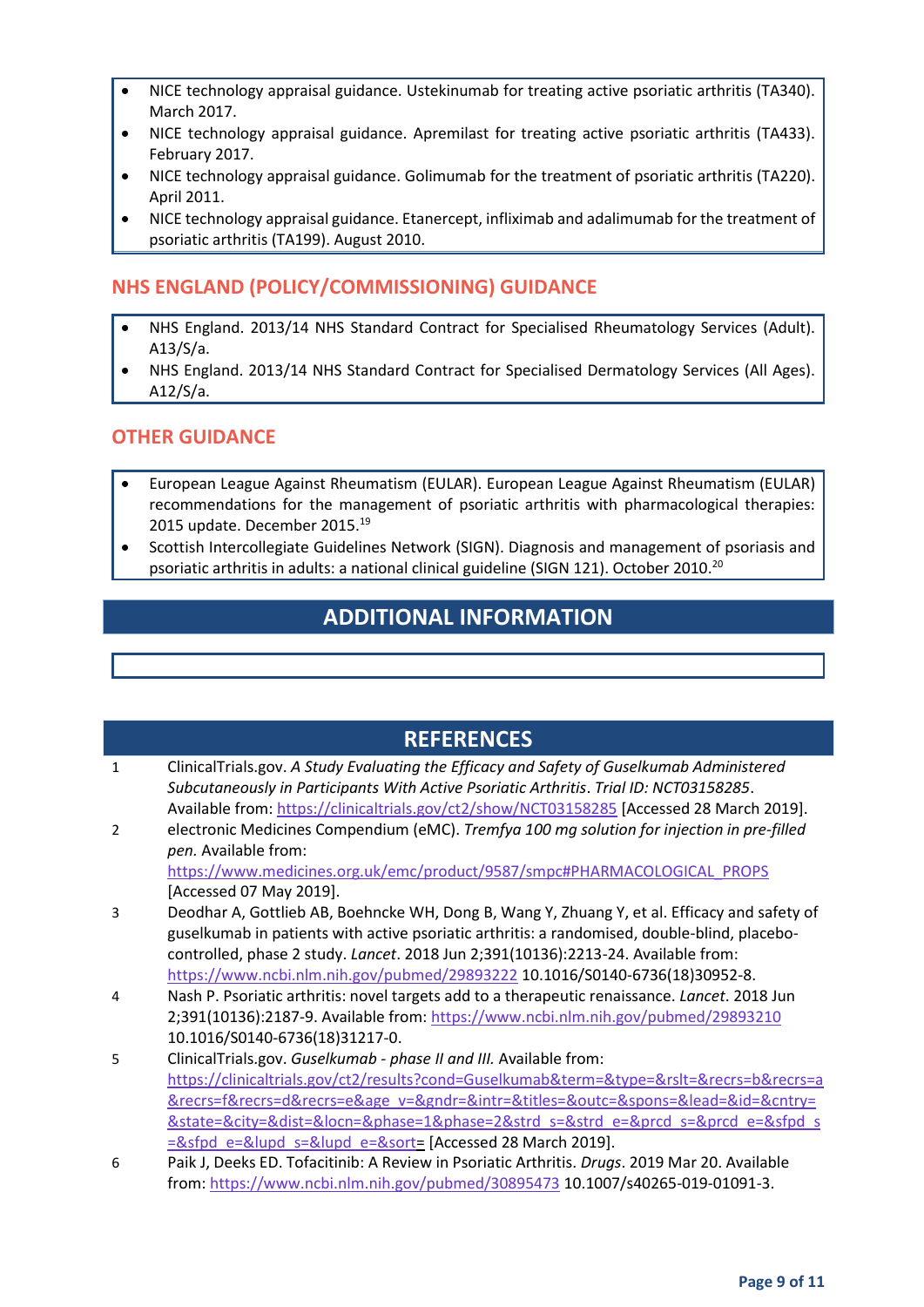- 7 Menter A. Psoriasis and psoriatic arthritis overview. *Am J Manag Care*. 2016 Jun;22(8 Suppl):s216-24. Available from[: https://www.ncbi.nlm.nih.gov/pubmed/27356193.](https://www.ncbi.nlm.nih.gov/pubmed/27356193)
- 8 National Health Service (NHS). *Psoriatic arthritis.* Available from: <https://www.nhs.uk/conditions/psoriatic-arthritis/> [Accessed 08 April 2019].
- 9 Arthritis Research UK. *Psoriatic arthritis.* Available from: <https://www.versusarthritis.org/media/1262/psoriatic-arthritis-information-booklet.pdf> [Accessed 08 April 2019].
- 10 Scotti L, Franchi M, Marchesoni A, Corrao G. Prevalence and incidence of psoriatic arthritis: A systematic review and meta-analysis. *Semin Arthritis Rheum*. 2018 Aug;48(1):28-34. Available from:<https://www.ncbi.nlm.nih.gov/pubmed/29398124> 10.1016/j.semarthrit.2018.01.003.
- 11 National Institute for Health and Care Excellence (NICE). *Single Technology Appraisal - Tofacitinib for treating active psoriatic arthritis following diseasemodifying anti-rheumatic drugs.* Available from[: https://www.nice.org.uk/guidance/ta543/documents/final-scope](https://www.nice.org.uk/guidance/ta543/documents/final-scope) [Accessed 07 May 2019].
- 12 NHS Digital. *Hospital Admitted Patient Care Activity, 2017-18,.* Available from: [https://digital.nhs.uk/data-and-information/publications/statistical/hospital-admitted](https://digital.nhs.uk/data-and-information/publications/statistical/hospital-admitted-patient-care-activity/2017-18)[patient-care-activity/2017-18](https://digital.nhs.uk/data-and-information/publications/statistical/hospital-admitted-patient-care-activity/2017-18) [Accessed 21 January 2019].
- 13 National Institute for Health and Care Excellence (NICE). *Etanercept, infliximab and adalimumab for the treatment of psoriatic arthritis.* Available from: <https://www.nice.org.uk/guidance/ta199/chapter/2-Clinical-need-and-practice> [Accessed 07 May 2019].
- 14 EU Clinical Trial Register. *A Phase 3, Multicenter, Randomized, Double-blind, Placebocontrolled Study Evaluating the Efficacy and Safety of Guselkumab Administered Subcutaneously in Subjects with Active Psoriatic Arthritis*. *Trial ID: 2016-001224-63*. Available from:<https://www.clinicaltrialsregister.eu/ctr-search/trial/2016-001224-63/EE> [Accessed 25 April 2019].
- 15 EU Clinical Trial Register. *A Phase 3, Multicenter, Randomized, Double-blind, Placebocontrolled Study Evaluating the Efficacy and Safety of Guselkumab Administered Subcutaneously in Subjects with Active Psoriatic Arthritis including those Previously Treated with Biologic Anti-TNFα Agent(s)*. *Trial ID: 2016-001163-37*. Available from: <https://www.clinicaltrialsregister.eu/ctr-search/trial/2016-001163-37/DE> [Accessed 22 May 2019].
- 16 ClinicalTrials.gov. *A Study Evaluating the Efficacy and Safety of Guselkumab Administered Subcutaneously in Participants With Active Psoriatic Arthritis Including Those Previously Treated With Biologic Anti -Tumor Necrosis Factor (TNF) Alpha Agent(s) (Discover-1)*. *Trial ID: NCT03162796*. Available from:<https://clinicaltrials.gov/ct2/show/NCT03162796> [Accessed 22 May 2019].
- 17 ClinicalTrials.gov. *Trial ID: NCT02319759*. Efficacy and Safety Study of Guselkumab in the Treatment of Participants With Active Psoriatic Arthritis (PsA). Available from: <https://clinicaltrials.gov/ct2/show/NCT02319759> [Accessed 07 May 2019].
- 18 British National Formulary (BNF). *GUSELKUMAB.* Available from: <https://bnf.nice.org.uk/medicinal-forms/guselkumab.html> [Accessed 07 May 2019].
- 19 Gossec L, Smolen JS, Ramiro S, de Wit M, Cutolo M, Dougados M, et al. European League Against Rheumatism (EULAR) recommendations for the management of psoriatic arthritis with pharmacological therapies: 2015 update. *Ann Rheum Dis*. 2016 Mar;75(3):499-510. Available from:<https://www.ncbi.nlm.nih.gov/pubmed/26644232> 10.1136/annrheumdis-2015-208337.
- 20 Scottish Intercollegiate Guidelines Network (SIGN). *Diagnosis and management of psoriasis and psoriatic arthritis in adults: a national clinical guideline (SIGN 121).* Available from: <https://www.sign.ac.uk/assets/sign121.pdf> [Accessed 9 April 2019].